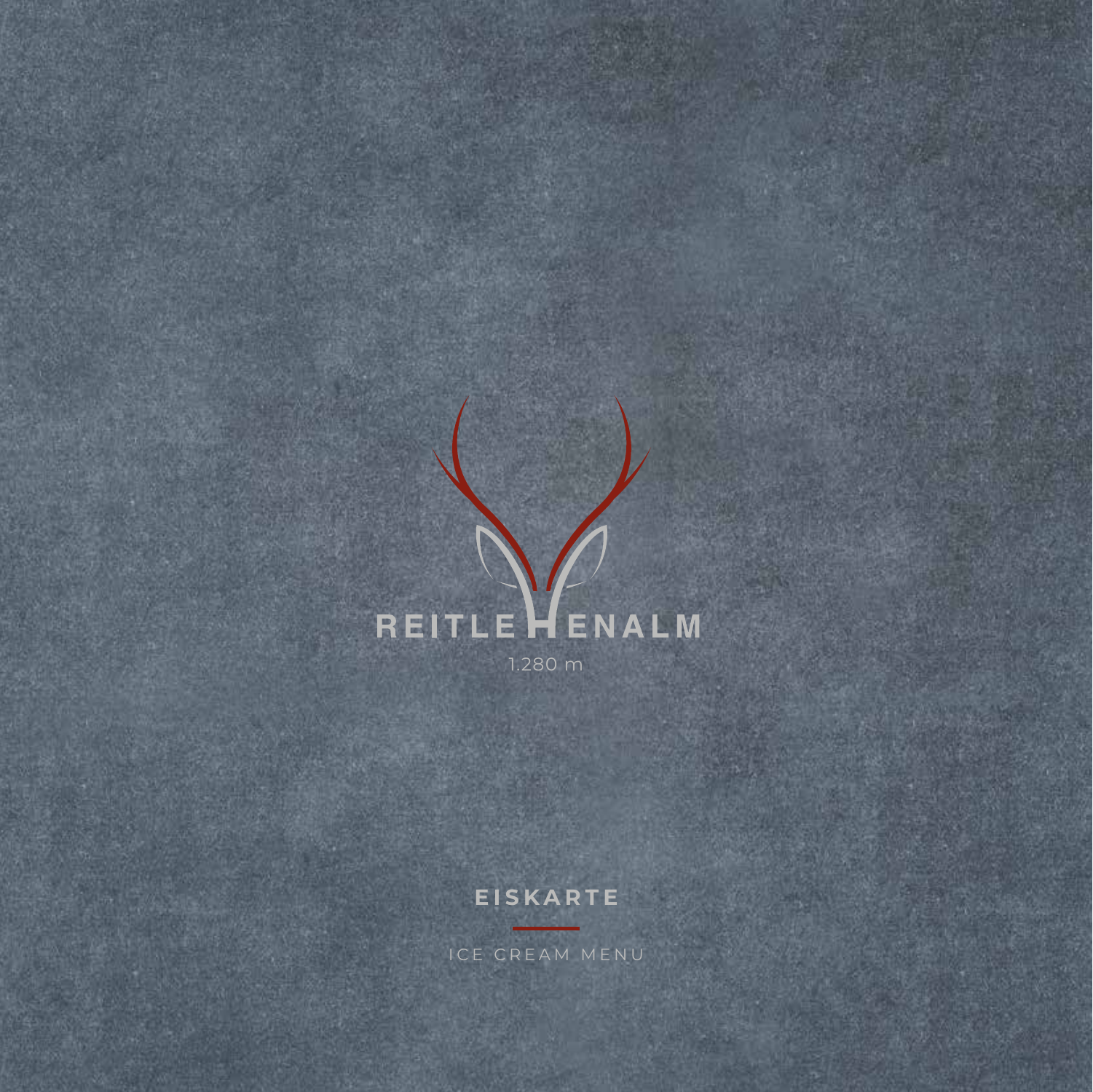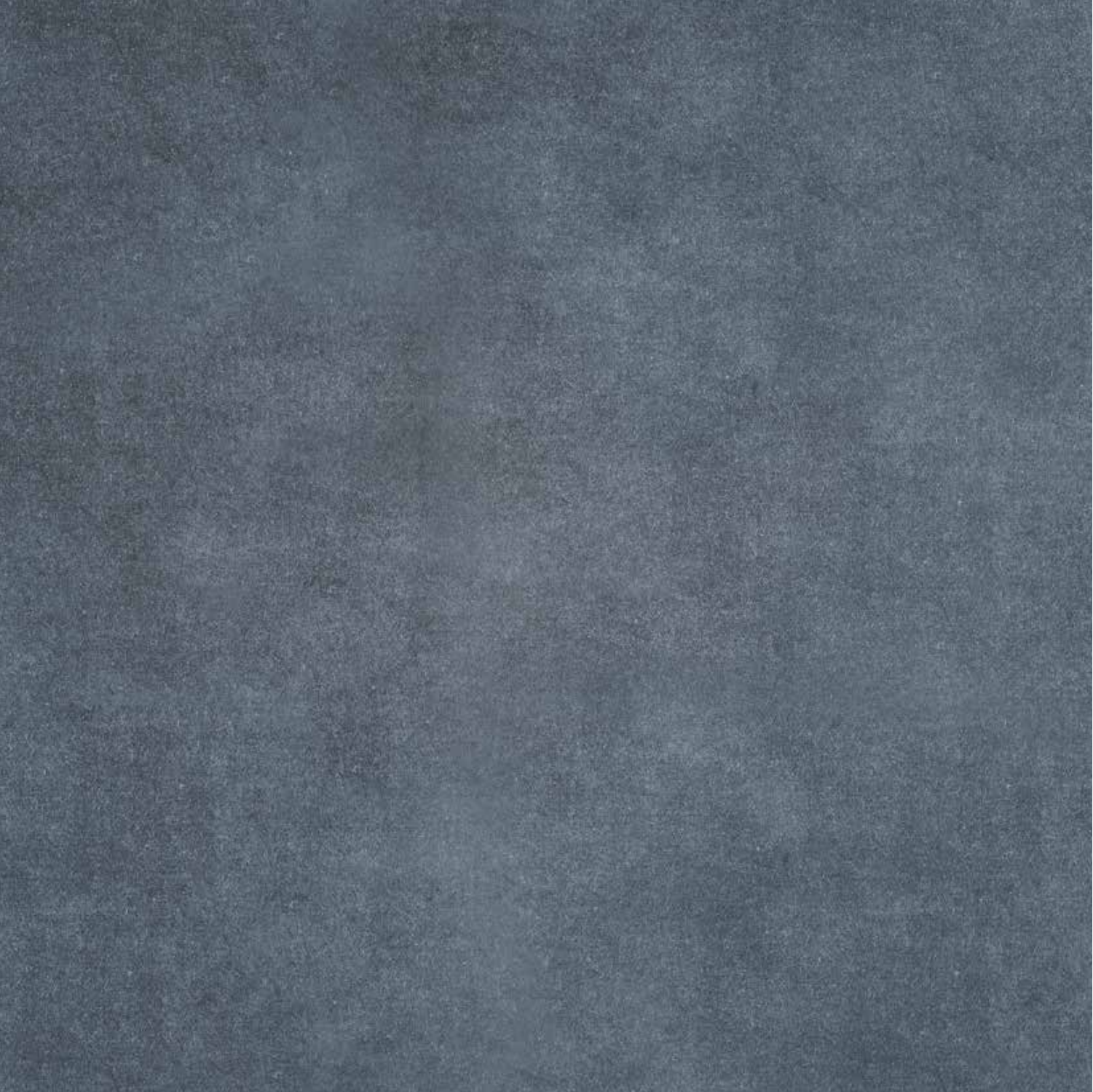Glück kann man nicht

kaufen. Lis aber j*ehon...* 



# **GEMISCHTES EIS**

Vanilleeis, Erdbeereis, Schokoeis *Mixed vanilla-, strawberry- and chocolate ice cream*

# 4,60 **|** 5,60

ohne Schlagobers | mit Schlagobers *without whipped cream | with whipped cream*



## **KASPERL**

Vanilleeis, Erdbeereis, Schlagobers *Mixed vanilla- and strawberry ice cream with whipped cream*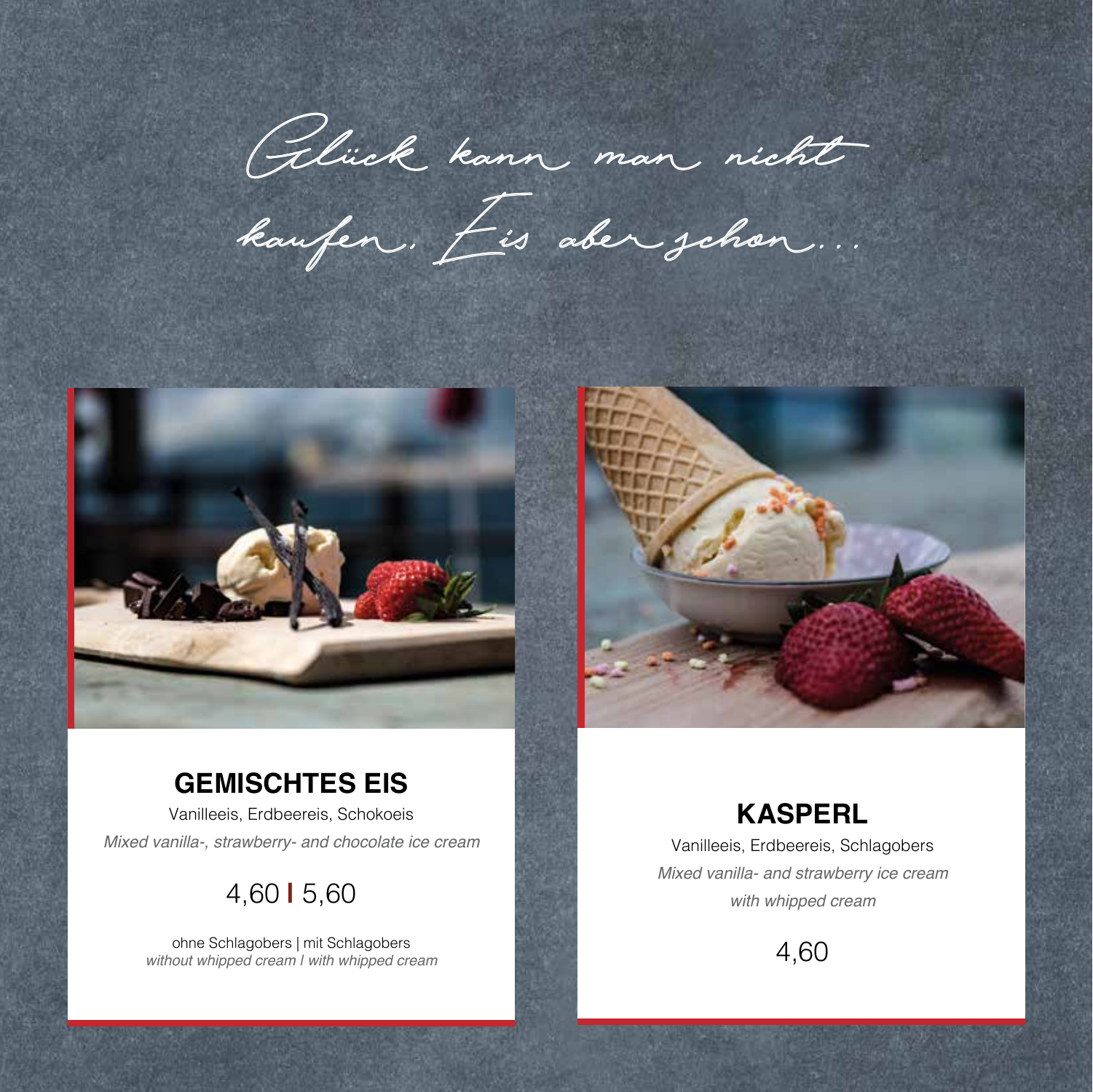

# **COUPE DÄNEMARK**

Vanilleeis mit warmer Schokosoße und Schlagobers *Vanilla ice cream, warm chocolate sauce and whipped cream*

6,40



#### **HEIDELBEERBECHER**

Vanille-, Erdbeer- und Schokoeis mit Heidelbeeren und Schlagobers *Vanilla-, strawberry- and chocolate ice cream with blueberries and whipped cream*

Für heiße Tage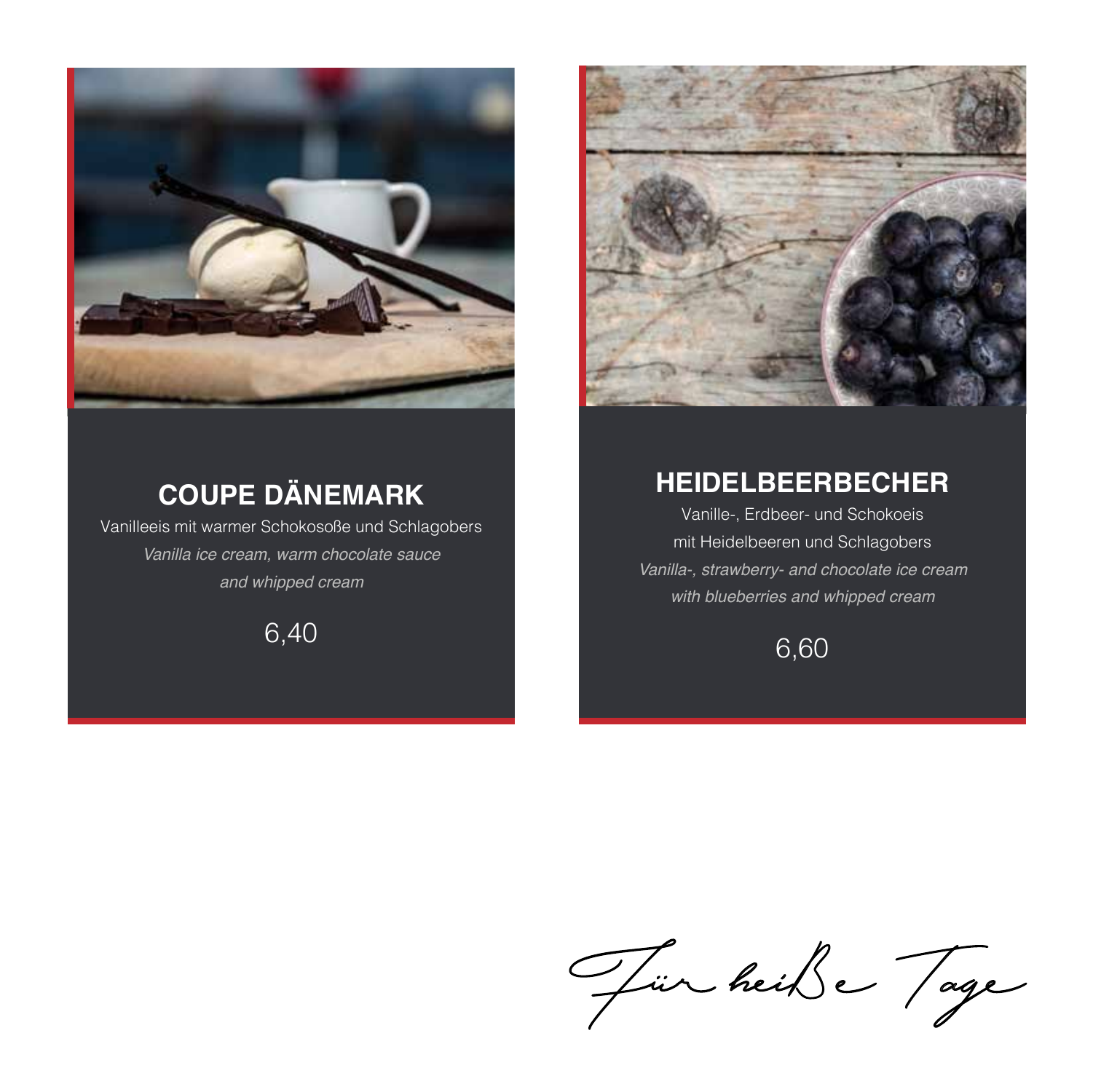Jonorrow we can eat broccoli

but today is for ice cream!





#### **KÜRBISEISBECHER**

Vanilleeis mit Kürbiskernöl, Kürbiskernen und Schlagobers *Vanilla ice cream with pumpkin oil, pumpkin seeds and whipped cream*

#### **BANANENSPLIT**

Vanilleeis mit Banane, Schokosauce, Schlagobers und Mandelsplitter *Vanilla ice cream, banana, chocolate sauce, whipped cream and almonds*

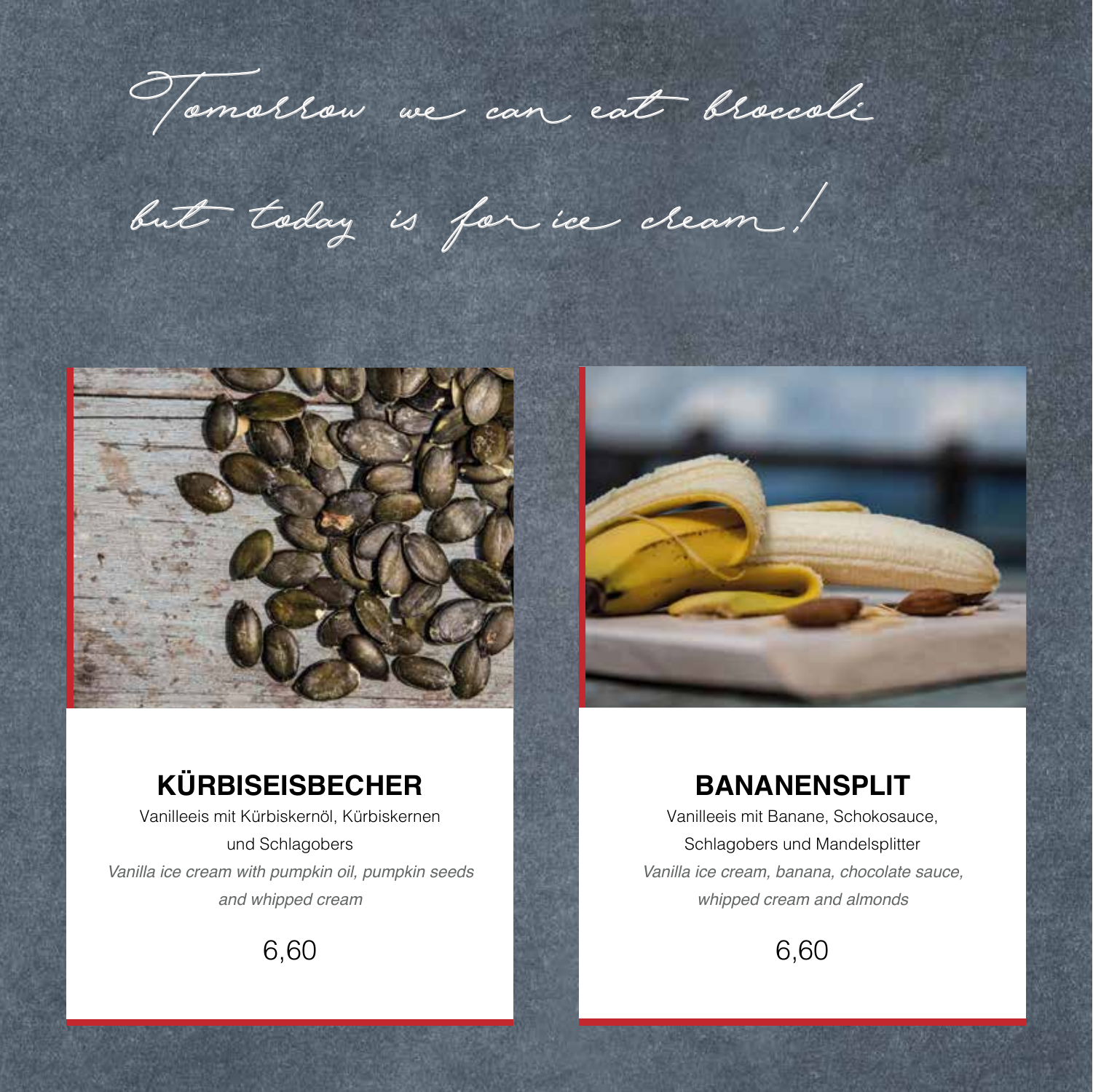



#### **WARMER SCHOKOKUCHEN**

mit Vanilleeis, Schokosauce und Schlagobers *Warm chocolate cake with vanilla ice cream, chocolate sauce and whipped cream*

5,40

#### **HEIDELBEER- ODER EISPALATSCHINKEN**

*Pancakes with blueberries or vanilla ice cream*

Life is short - eat desjert first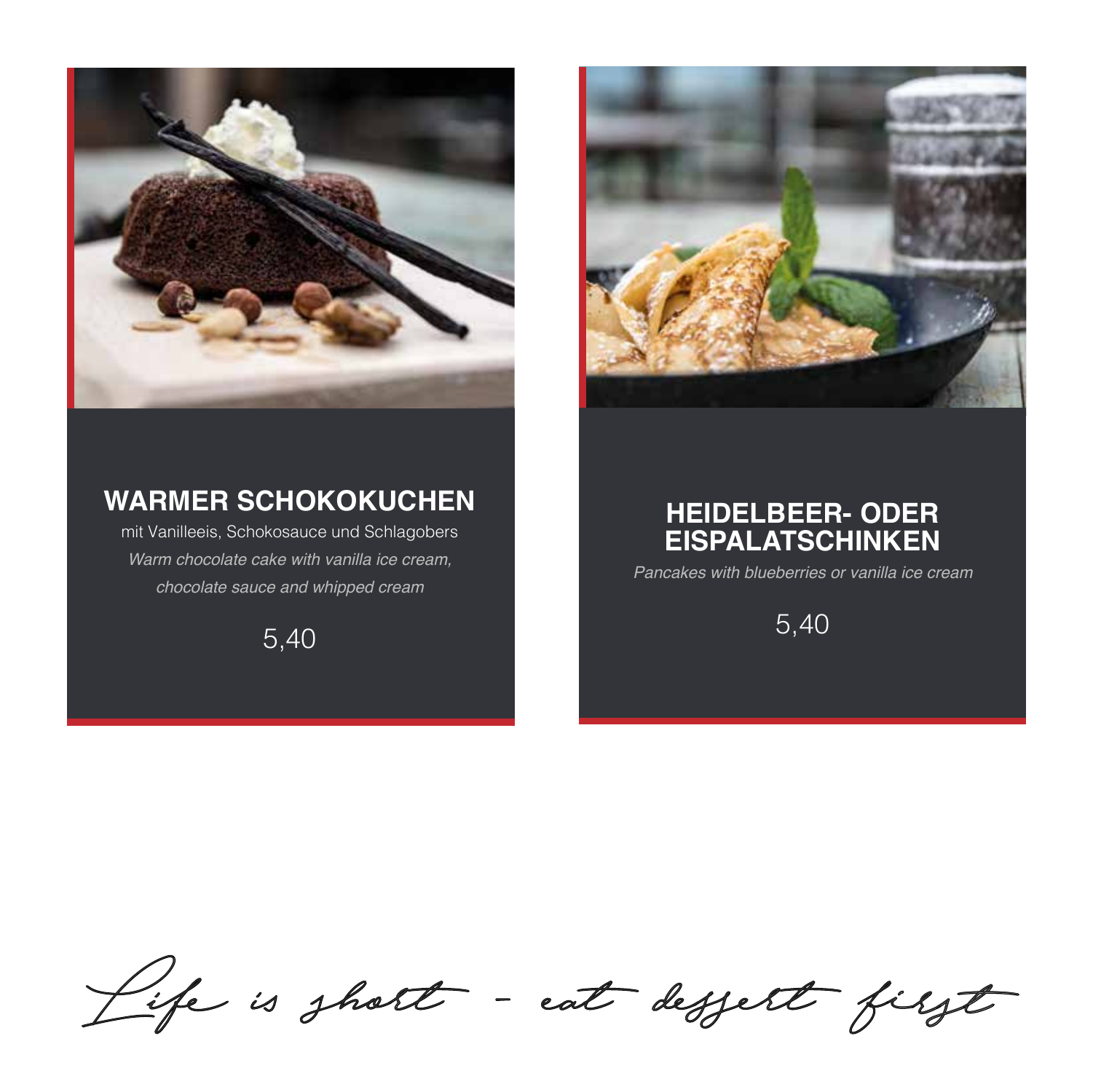Essen ist ein Bedürfnis.

genieß en ist eine Kunst.





#### **APFELSTRUDEL**

mit Schlagobers und Vanilleeis *Apple strudel with whipped cream and vanilla ice cream*

5,60

#### **MILCHRAHM TOPFENSTRUDEL**

mit Schlagobers und Vanilleeis *milkcream strudel with whipped cream and vanilla ice cream*

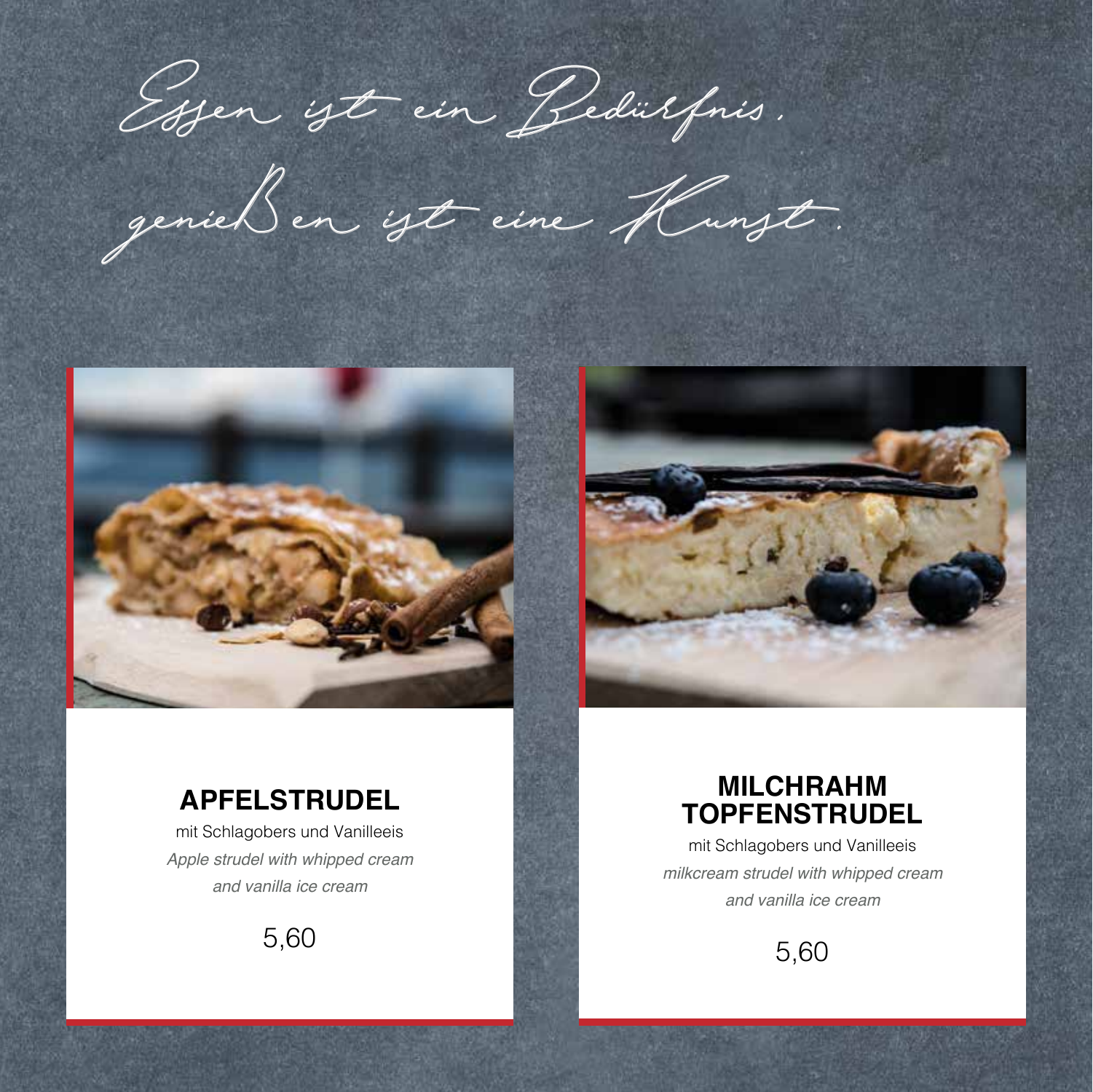



#### **BANANENMILCH**

*Banana milkshake*

3,70 **|** 4,90

ohne Vanilleeis | mit Vanilleeis *without vanilla ice cream | with vanilla ice cream*

#### **HEIDELBEERMILCH**

*Blueberry milkshake*

3,70 **|** 4,90

ohne Vanilleeis | mit Vanilleeis *without vanilla ice cream | with vanilla ice cream*

Genuzz izt jede Günde wert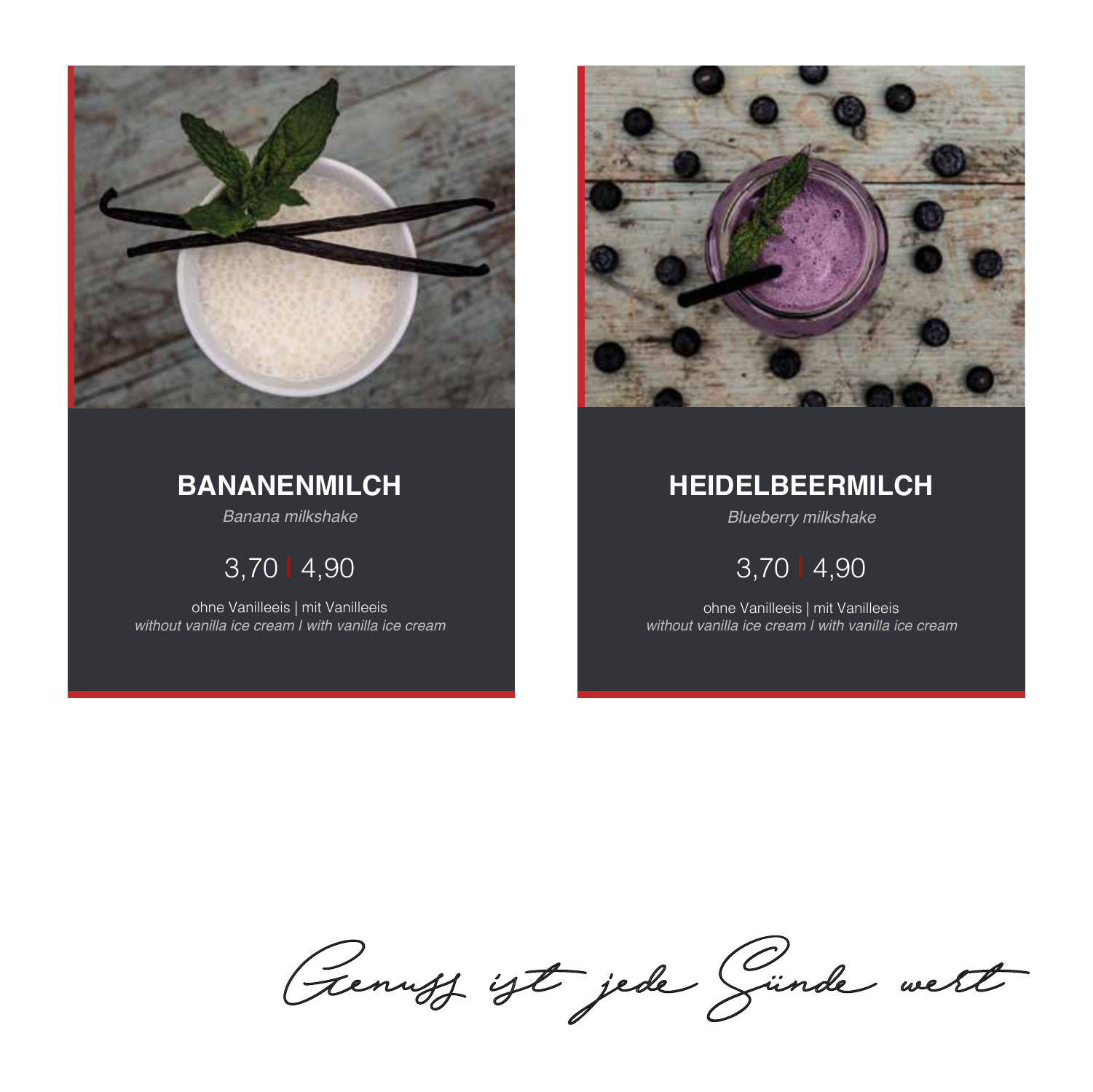Schokolade,

das (Temüze für die Seele.





#### **EISSCHOKOLADE**

Kalter Kakao mit Vanilleeis und Schlagobers *Iced chocolate, vanilla ice cream and whipped cream*

6,60

## **EISCAFÉ**

Kalter Kaffee mit Vanilleeis und Schlagobers *Iced coffee, vanilla ice cream and whipped cream*

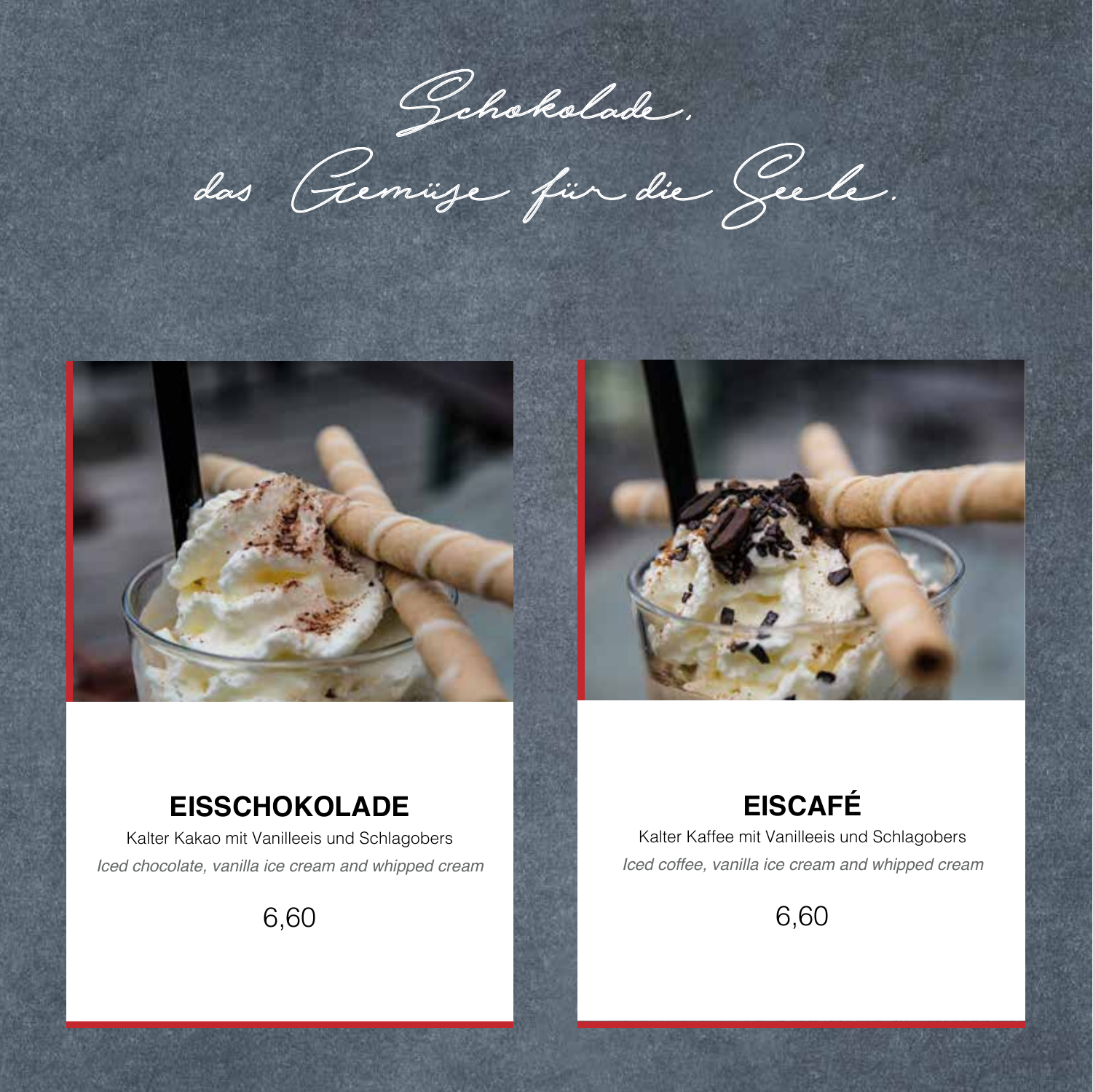

#### **KUNST AM BERG Liebmalerei | Johanna Schneider**

Einige Werke habe ich in der neuen Galerie auf der Alm ausgestellt. Die Galerie ist täglich während der Öffnungszeiten der Reitlehenalm zu besichtigen. Ich freue mich auch euren Besuch! Mehr Informationen unter **www.liebmalerei.at**

#### *ARTIST OF LOVE*

*If you look around, some of my artworks are presented in the new gallery on our hut. The gallery is open daily during the opening hours of the Reitlehenalm. I am also looking forward to your visit! For more information visit www.liebmalerei.at*

Gee you joan

# **ÜBERNACHTEN AUF 1.280 M**

#### **Reitlehenalm | Familie Schneider**

Wir bieten Doppel- und Mehrbettzimmer sowie Appartements für bis zu ca. 38 Personen im Sommer und im Winter. Mehr dazu unter **www.reitlehenalm.at**

#### *LODGING AT 1.280 METERS ABOVE SEA LEVEL*

*We offer double and multi-bed rooms as well as apartments for up to 38 people in summer and winter. More about at www.reitlehenalm.at*

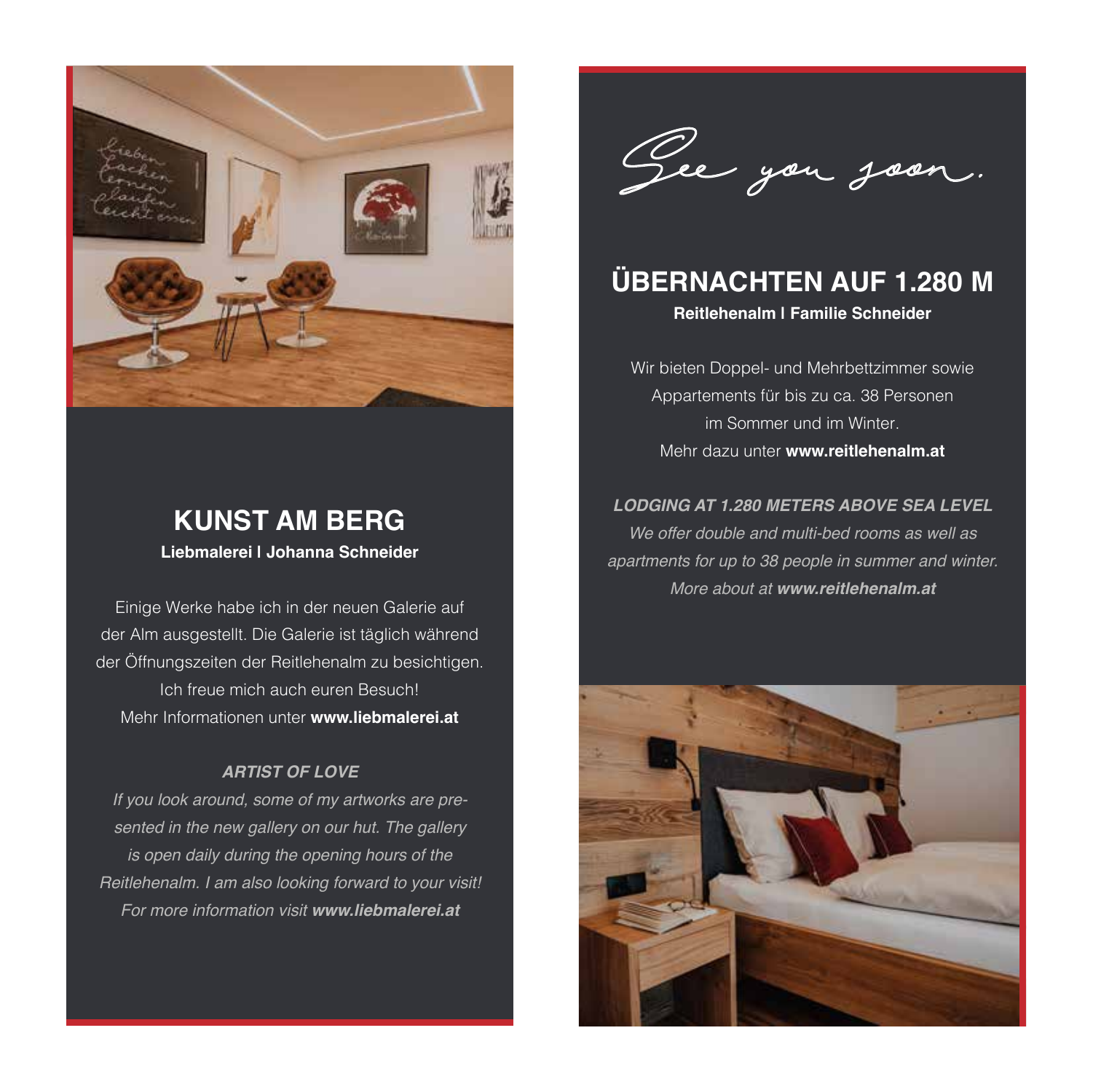